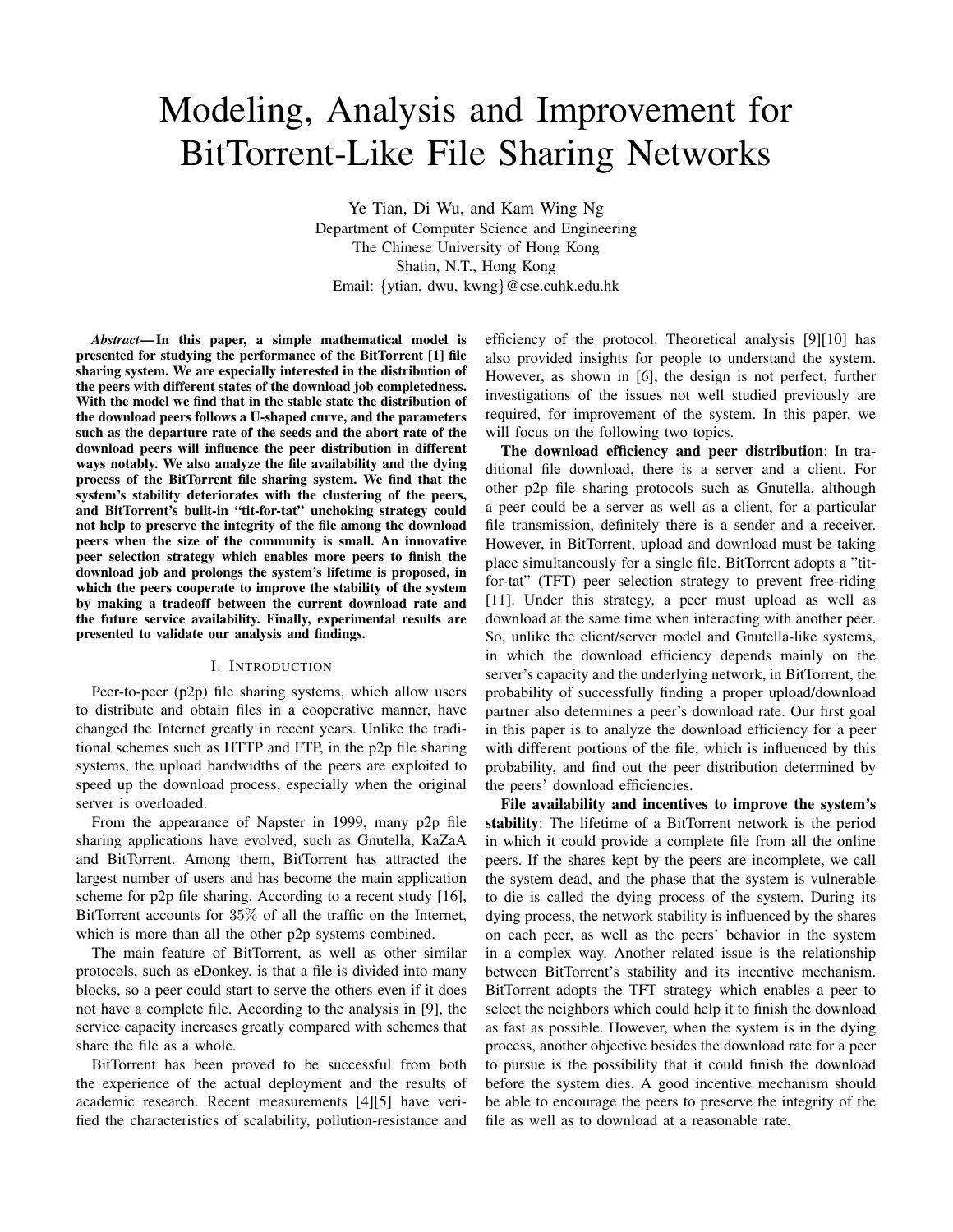In this paper, we have developed a simple mathematical model, in which a peer is in one of the  $N$  states according to its download job completedness. By modeling a peer's behavior based on the state it is in, we have a better insight for the performance of the BitTorrent network in its stable state and the dying process. The other contributions in this paper are listed below:

- We have derived a peer distribution under the stable state from our model, and found that the parameters such as the seeds' depart rate and the download peers' abort rate will influence the distribution notably in different ways.
- From the results of the simulation and the real-world application measurement, we have found that our model is accurate in capturing the overall peer distribution and a peer's download efficiency regarding its job completedness.
- We have analyzed the file availability and the dying process of the BitTorrent system, and proved that the system is more unstable when the peers arrive in clusters.
- We have found that the original TFT peer selection strategy cannot help to improve the file availability and lower the probability of the system's death caused by a sudden departure of a finished peer. An innovative TFT strategy is proposed to increase the system's stability, in which the future service availability as well as the current upload rate is taken into consideration when a peer is selecting the partners.
- From the simulation experiments, we have found our innovative TFT strategy could improve the stability of the system extensively at a negligible sacrifice of the download efficiency. We have also observed the unfairness caused by the innovative strategy among the peers which have finished the download job.

The rest of this paper is organized as follow. For section II, we provide a brief introduction for the BitTorrent protocol. In section III, related work on p2p file sharing networks and BitTorrent are surveyed. We present a mathematical model and our modeling results under the stable state in section IV. Then we analyze the file availability and incentive mechanism for BitTorrent in section V, and propose our innovative peer selection strategy. Finally, in section VI, experimental results are presented to support our modeling results and demonstrate the effect of the innovative peer selection strategy.

## II. BITTORRENT OVERVIEW

BitTorrent is a protocol which is popular for its efficiency in distributing and downloading large files. In BitTorrent, a file is divided into many equal sized shares (typically 256KB) for download. A peer could download shares from other peers concurrently while uploading shares it holds to those requesting peers at the same time. In this way, the load is distributed among all the peers in the system [2].

In the BitTorrent architecture, there are three kinds of components: the tracker, the download peers and the seeds. Tracker is a central server which keeps the global information of the system such as the IP address, port and the number of finished shares for all the peers in the system. When a new peer joins in, it will connect to the tracker for a random list of the existing peers in the network to get started. All the peers in the network will periodically report to the tracker of their progresses. Those peers which have downloaded the whole file but not left the network are called seeds. The seeds improve the performance of the system from two aspects: first, they will contribute their bandwidths and upload the shares to other peers; second, they could insure the integrity of the file since they hold all the shares of it. We refer to those peers which have not finished the download job as the download peers, which compose the third component in the system. In BitTorrent, the download peers are contributing their bandwidths while consuming the bandwidths of others at the same time.

Download peers in BitTorrent use a "local rarest first" (LRF) technique to select which share to request. Simply speaking, it will try to download a share that is least replicated among its neighboring peers. Actually, the LRF strategy is combined with a random choice in the practical deployment. However, for a new peer which has just joined in and does not have any shares, it will simply download any shares available to bootstrap itself. Another exception is the "endgame model": when a peer has almost finished its download, it enters the "endgame model" and requests the last few shares from everyone.

A peer in BitTorrent usually keeps connections with many other peers. For any connection between two peers, there are two states: choked or not. A peer could choose to "choke" a connection by refusing to upload shares any more. Download peers in BitTorrent play a "tit-for-tat" (TFT) strategy to choose which connections to unchoke: it periodically monitors its current connections, and choose a fixed number (typically four) of the connections with the highest download rates to upload. However, the seeds do not play this strategy, for a seed, it will simply choose five download peers at the highest rate to upload, in order to distribute the file as quickly as possible.

Besides the TFT strategy, a download peer will also play a strategy called optimistic unchoking periodically to probe new partners. In optimistic unchoking, a peer randomly chooses a requesting peer to upload. Optimistic unchoking has two important meanings for the BitTorrent system: first, it allows a peer to discover better peers for share exchange; second, the newcomers without any shares to upload could get bootstrapped by accepting shares from the peers playing optimistic unchoking.

#### III. RELATED WORK

P2p file sharing systems operate by allowing the peers to form an application level overlay and contribute their content in a cooperative way. To understand the performance of p2p networks, many models [7][8][9][10] have been proposed. In [7], an analytic framework is presented for studying the data traffic of p2p applications with various underlying networks. [8] proposes a model with the generality and flexibility of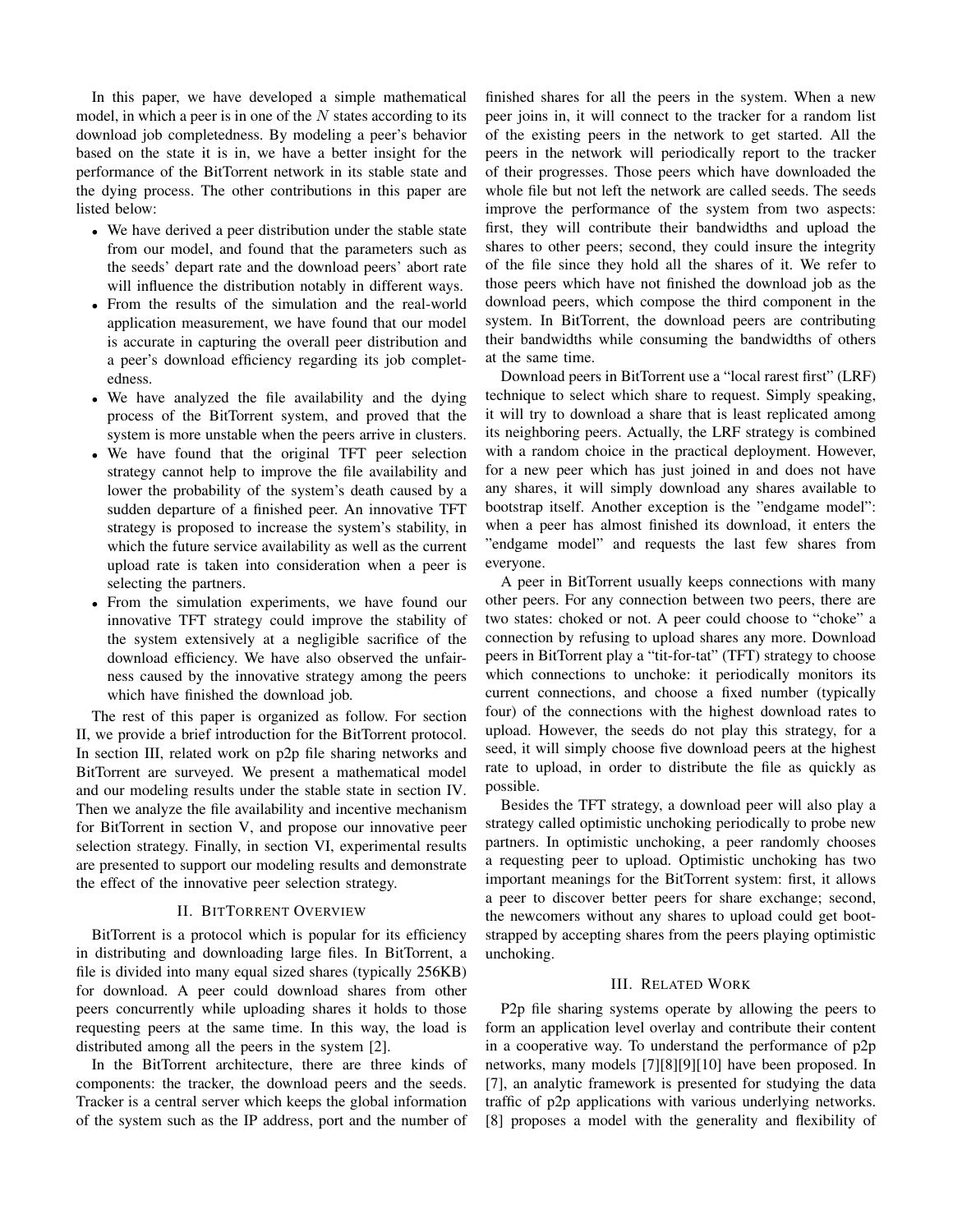capturing the different architectures of the p2p file sharing system. For BitTorrent, a branching process is discussed for studying the transient regime of the BitTorrent system when the content is first introduced, and a Markov chain model is proposed for understanding the service capacity of the system under the stable state in [9]. A fluid model is presented in [10], where the expressions of the numbers of the download peers and the seeds could be obtained from the parameters as the peer arrival, departure and the upload/download rates. The analysis also proves that BitTorrent achieves very good scalability.

There are many measurements [4][5][6] based on real world applications and simulations for BitTorrent. Very good properties such as the efficiency in distributing a file, robustness against pollution and scalability to support a large number of the downloaders are observed in these measurements. However, in [6], it is found that BitTorrent has the last piece problem and cannot prevent a systematical unfairness.

Enhancements to BitTorrent are proposed in Slurpie [14] and Avalanche [15]. The Slurpie system integrates techniques such as group size estimation, back off and bandwidth estimation to improve the utilization of the link bandwidth and to decrease the burden of the topology server. For Avalanche, the pieces of the file are encoded both on the source and on the nodes, which makes the block propagation of the file more efficient than transmitting the uncoded blocks; the system is also more robust under extreme situations with the sudden departure of nodes. And in [17], a genetic algorithm based neighbor selection strategy is proposed to improve the file distribution efficiency.

The availability problem for p2p file sharing networks is studied from two aspects. In [18], the availability of the host is measured and analyzed based on the Overnet file sharing system, in which a file is usually served by a single peer. For the file availability, [13] proposes an algorithm to improve the availability of the files given nodes with limited capacity to replicate the pieces of the files published by other nodes. The author assumes that the peer will be available with some probability but not related to the time. However, for BitTorrent, the availability problem is a little different compared with the other systems, since in BitTorrent it is not a single peer but the whole BitTorrent community involved to serve a particular file. Currently, most of the works on BitTorrent's availability are experimental, such as the measurements discussed in [4] and [5].

Our model for BitTorrent is influenced by the models in [9] and [10]. However, in the models of [9] and [10], the download peers are considered as a whole, and are assumed to behave uniformly. In our analysis, we model the behaviors of the peers differently according to the state they are in, thus enabling a deeper understanding of the system.

## IV. MODELING AND ANALYSIS FOR PEER DISTRIBUTION

When a file is first introduced into the Internet by a .torrent file, there will be a burst of download requests, but only a few (usually one) seeds are available for upload. After the initial



Fig. 1. The model for the BitTorrent file sharing system

burst phase, the BitTorrent system would reach its stable state. At the stable state, the arrival of the peers is not in a burst, but could be viewed as a Poisson process [9]. In this section, we present a mathematical model for BitTorrent and analyze the performance of the system in its stable state. From the modeling results, we find that the peer distribution follows a U-shaped curve, and parameters such as the departure rate of the seeds and abort rate of the download peers could influence the distribution differently.

## *A. The Model*

Our model is illustrated in Fig. 1. In the model, the states of  $S_0$ ,  $S_1$ , ...,  $S_{N-1}$  represent the peers with  $\left[\frac{0}{N}, \frac{1}{N}\right], \left[\frac{1}{N}, \frac{2}{N}\right], \dots, \left[\frac{N-1}{N}, 1\right)$  portions of the file respectively, and  $S_N$  is the state for seeds. We choose the value of N as a integer big enough to embody the detailed difference for the peers with different amount of the shares, and the upper bound of  $N$  is  $M$ , which is the number of the shares.

When a new peer first enters the BitTorrent system, it will start as a download peer with  $\frac{0}{N}$  portions of the file at the state  $S_0$ , after some peers in the system have uploaded some shares to the peer, it will be a peer with  $\frac{1}{N}$  portions of the file at the state  $S_1$ , and meanwhile it could upload the shares it holds to other download peers. The uploading and downloading processes continue until the peer has obtained all the shares and becomes a seed at the state  $S_N$ ; however, it could also abort the system and go to the  $of$  fline state during the process before it finishes the download job. Finally, a seed will depart the system after it has served in the system for a certain period of time. The process is demonstrated by our model in Fig. 1.

Suppose there are  $y(t)$  seeds in the BitTorrent system at time t; for the download peers, we use  $x_0(t)$ ,  $x_1(t)$ ,  $x_2(t)$ , ... ,  $x_{N-1}(t)$  to represent the number of the download peers in state  $S_0$ ,  $S_1$ , ...,  $S_{N-1}$  at time t respectively. We are interested in the number of peers as  $x_0(t)$ ,  $x_1(t)$ ,  $x_2(t)$ , ...,  $x_{N-1}(t)$ and  $y(t)$  in the stable state of the system. However, before the discussion, we must introduce the notations and parameters which will be used in our analysis first, as listed below:

- $N$ : the total number of states in the model;
- $x_0(t), x_1(t), ..., x_{N-1}(t)$ : the number of the download peers in the states of  $S_0$ ,  $S_1$ , ...,  $S_{N-1}$  respectively;
- $y(t)$ : the number of seeds;
- $\mu$ : the average upload rate for a peer, including the seeds;
- $\lambda$ : the arrival rate of the new download peers;
- $\gamma$ : the departure rate of the seeds;
- $\theta$ : the abort rate of the download peers;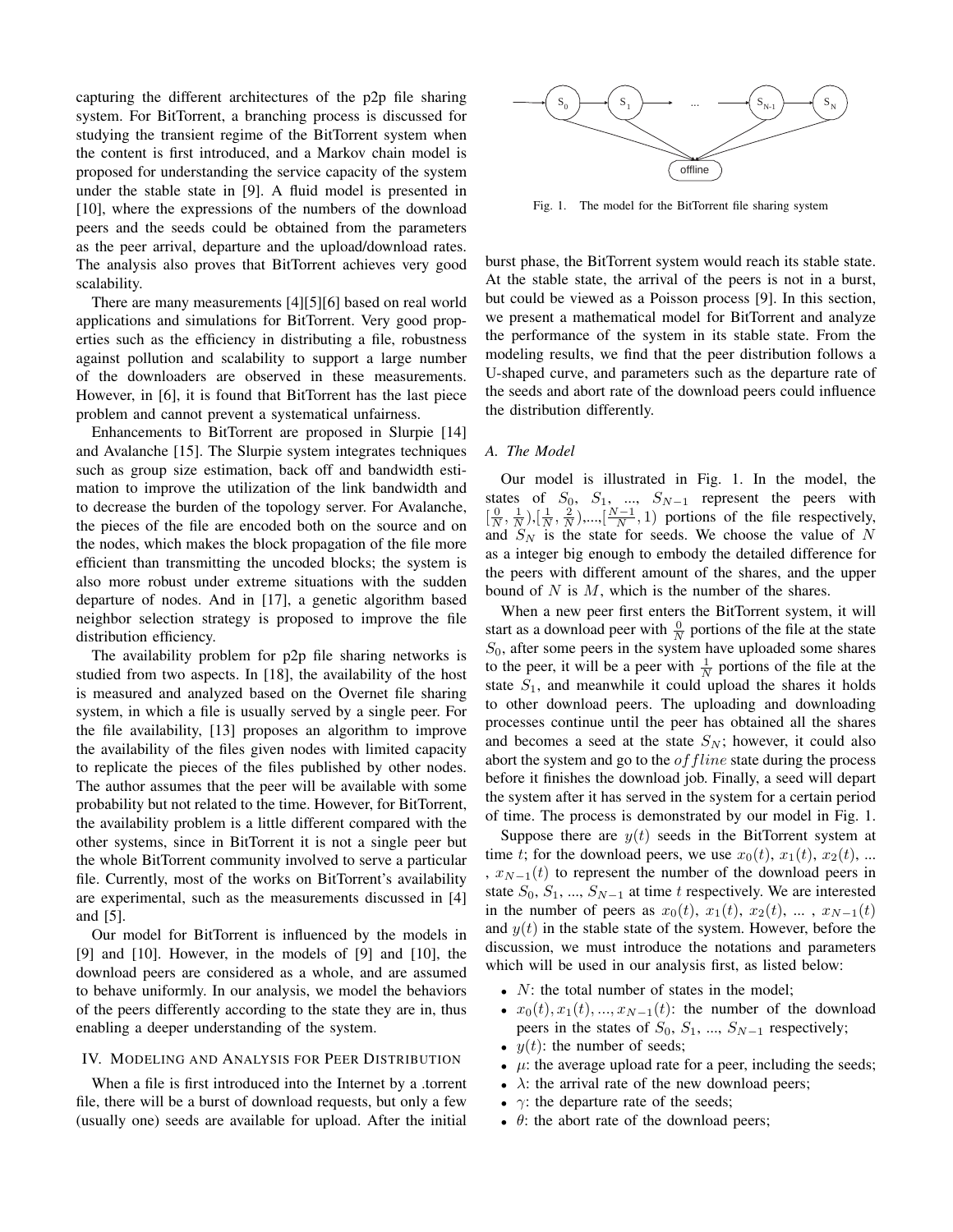•  $\eta_{i,j}$ : the efficiency of exchanging shares between a peer at the state of  $S_i$  and a peer at the state of  $S_j$ .

For the peers in the states of  $S_0$ ,  $S_1$ , ...,  $S_{N-1}$ ,  $S_N$  and  $of$   $filename$ , we model the arrival rate of the new download peers as a Poisson process with rate  $\lambda$ , and the seeds depart the system according to an exponential distribution with the rate of  $\gamma$ . For the download peers in the states of  $S_0$ ,  $S_1$ , ...,  $S_{N-1}$ , they will abort the system according to an exponential distribution with the rate of  $\theta$ . By applying a continuous time Markov chain model [12], we derive the transfer rates between two neighboring states as follows:

$$
r(S_N, ofline) = \gamma y(t)
$$
  
\n
$$
r(S_{N-1}, S_N) = \mu y(t) \times \frac{x_{N-1}(t)}{\sum_{j=0}^{N-1} x_j(t)} + \frac{x_{N-1}(t)}{\sum_{j=0}^{N-1} x_j(t)} \times \mu \sum_{k=0}^{N-1} x_k(t) \times \eta_{N-1,k}
$$

......

$$
r(S_i, S_{i+1}) = \frac{\mu y(t) \times \frac{x_i(t)}{\sum_{j=0}^{N-1} x_j(t)} + \frac{x_i(t)}{\sum_{j=0}^{N-1} x_j(t)} \times \mu \sum_{k=0}^{N-1} x_k(t) \times \eta_{i,k}}
$$

......

$$
r(S_0, S_1) = \mu y(t) \times \frac{x_0(t)}{\sum_{j=0}^{N-1} x_j(t)} + \frac{x_0(t)}{\sum_{j=0}^{N-1} x_j(t)} \times \nr(S_0) = \lambda \nr(S_i, of line) = \theta x_i(t), i = 0, 1, ..., N - 1
$$
\n(1)

 $\eta_{i,k}$ 

Here we use  $r(state1, state2)$  to denote the transfer rate of the peers from state1 to state2.  $r(S_0)$  denotes the entry rate of the new peers into the system. We focus on the parameter  $\eta_{i,j}$  now, which is the share exchange efficiency between the peers in the states of  $S_i$  and  $S_j$ . For a peer  $p_i$ in the state of  $S_i$ , on average it will have  $\frac{i+0.5}{N}$  portions of the file, and are looking for the  $\frac{N-i-0.5}{N}$  portions left from the other peers. When there is a connection between  $p_i$  and  $p_j$ , the probability of  $p_i$  choosing to upload to  $p_j$  is  $\frac{i+0.5}{N} \times \frac{N-j-0.5}{N} = \frac{(N-j-0.5)(i+0.5)}{N^2}$ ; similarly, the probability of  $p_j$ choose to upload to  $p_i$  is  $\frac{(N-i-0.5)(j+0.5)}{N^2}$ . Since the peers play a TFT strategy, which means a peer will only upload to another peer when this peer is uploading to itself, the share exchange efficiency  $\eta_{i,j}$  should be the product of the two probabilities, then we have  $\eta_{i,j} = \frac{(N-i-0.5)(j+0.5)}{N^2} \times \frac{(N-j-0.5)(i+0.5)}{N^2}$ .

#### *B. Modeling results and Discussion*

We first study the situation when the download peers will never abort the system while all the seeds will depart the system immediately after they have finished their download job. In this case, we have  $\gamma \to \infty$  and  $\theta = 0$ . At the stable state of the model in Fig. 1, applying the principle that "*the rate of the flow out of a state = the rate of the flow into this state*"[12], we have a set of equations.



Fig. 2. Peer distribution in the stable state, without the seeds departure and the download peers aborting

$$
\lambda = x_0 \times (2N - 1) \times \mu^{\frac{\sum_{k=0}^{N-1} (2N - 2k - 1)(2k + 1)}{16N^4} x_k}
$$
\n
$$
= \frac{(2N - 3) \times 3}{(2N - 1) \times 1}
$$
\n
$$
\dots
$$
\n
$$
x_i
$$
\n
$$
= \frac{x_i}{(2N - 2i - 3) \times (2i + 3)}
$$
\n
$$
\dots
$$
\n
$$
x_{i+1}
$$
\n
$$
= \frac{2N - 2i - 3 \times (2i + 3)}{(2N - 2i - 1) \times (2i + 1)}
$$
\n
$$
\dots
$$
\n
$$
\frac{x_{N-2}}{x_{N-1}} = \frac{1 \times (2N - 1)}{3 \times (2N - 3)}
$$
\n(2)

Solving these equations, we have:

$$
x_i = \frac{x_0(2N-1)}{(2N-2i-1)(2i+1)}
$$
 (3)

and

$$
x_0 = \frac{\lambda}{\mu} \times \frac{16N^4}{(2N-1)} \times \sum_{j=0}^{N-1} \frac{1}{(2N-2j-1)(2j+1)}
$$
 (4)

The combination of (3) and (4) determines the number of the peers in each state, given the number of the states  $N$ , and the offered load  $\frac{\lambda}{\mu}$  of the system.

Fig. 2 plots the number and the distribution of the peers with different degrees of download completedness at the offered load  $\frac{\lambda}{\mu}$  of 0.5, 1 and 1.5 respectively, given the number of the states  $N$  as 25. From the modeling results, we find that the peer distribution follows a U-shaped curve, in which the peers are more concentrated in the states with very small or large portions of the file, and this could be explained with the relatively lower share exchange efficiencies of these states than the other states. We also find that by altering the parameters of  $\lambda$  and  $\mu$ , we could only change the number of the peers at each state, however, the shape of the curve, which presents the relationship among the numbers of the peers with different download completedness, will not get changed. Finally, the three curves with the increasing offered load  $\frac{\lambda}{\mu}$  also demonstrate the linear relationship between the total number of the peers and the offered load, and this observation also conforms to the modeling results in [9].

We have previously assumed that  $\gamma \to \infty$  and  $\theta = 0$ . However, in the practical applications, it is observed that many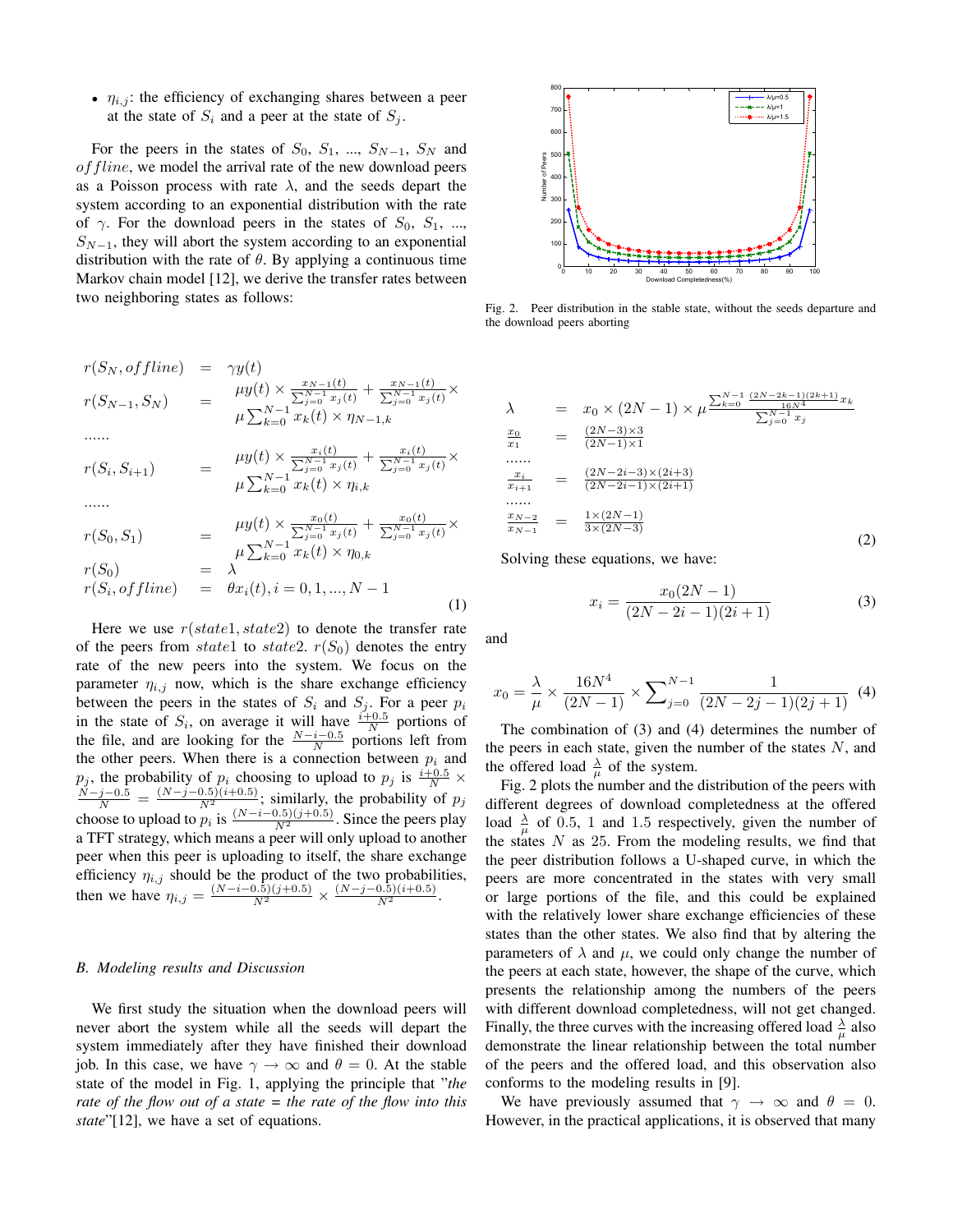

Fig. 3. Peer distribution in the stable state, influenced by the departure rate of the seeds

of the downloader peers, if more practical settings of the



parameters  $\gamma$  and  $\theta$  are introduced. We set the offered load  $\frac{\lambda}{\mu} = 1$  and the abort rate  $\theta = 0$ , and change the exit rate  $\frac{\gamma}{\mu}$  from 0.125, 0.25 to 0.375 in our model. By applying the principle that "*the rate of the flow out of a state = the rate of the flow into this state*", we solve the equations drawn from formula (1) numerically, and obtain three curves shown in Fig. 3. We also give the curve of  $\gamma \rightarrow$  $\infty(\frac{\gamma}{\mu} \to \infty)$  for comparison. From the modeling results, we have two findings: (a) With the decrease of the exit rate, the number of seeds increases, however, the number of download peers decreases. This is because the smaller exit rate allows more seeds to stay in the system, and the seeds inversely help the download peers to finish the job and leave the system more easily. (b) The involvement of the exit rate will change the distribution of the download peers. When the exit rate decreases, the curves are getting more and more "flat". Since the peers could download from the seeds more efficiently with more seeds available, and they will transfer from state to state more quickly in the model of Fig. 1. In the extreme case when  $\frac{\gamma}{\mu} \to 0$ , which means the seeds will never depart the system, it could be forecasted that the distribution curve will be a horizontal straight line with the peers of the different percentages of the file being equal, since all the download peers will have a equal chance to get the shares from the seeds, and the number of the seeds are more than the download peers in the system.

We also study the case when  $\theta \neq 0$ , which means the download peers will abort the system. We set the offered load  $\frac{\lambda}{\mu} = 1$  and the exit rate  $\frac{\gamma}{\mu} = 0.25$ , and change the abort rate  $\frac{\theta}{\mu}$  from 0.00025 to 0.00075. The results numerically derived from the formula  $(1)$  are presented in Fig. 4. In this figure, it is observed that the increase of the abort rate  $\frac{\theta}{\mu}$  will not only decrease the total number of the download peers and the seeds, but will also influence the peer distribution. We could see that



Fig. 4. Peer distribution in the stable state, influenced by the abort rate of the download peers

with the increase of the abort rate  $\frac{\theta}{\mu}$ , the peers are getting more concentrated in the states of the smaller percentages of

In summary, we obtain the number and the distribution of the peers at their different degrees of download completedness with the model. In the ideal case of  $\gamma \to \infty$  and  $\theta = 0$ , expressions of the peer numbers are derived; and with the consideration of  $\gamma \to \infty$  and  $\theta \neq 0$ , similar results are obtained by numerically solving the model. It is shown that although the parameters of  $\gamma$  and  $\theta$  will influence the peer distribution in different ways notably, the distribution still follows the U-shaped curve. In this meaning, the expressions in (3) and (4) are accurate in capturing the essence of the BitTorrent's peer distribution.

## V. FILE AVAILABILITY AND INCENTIVE MECHANISM

In this section, we discuss the relationship between the file availability of the BitTorrent system and its incentive mechanism. We first study the file availability in BitTorrent, then the dying process of the system is discussed, finally an innovative TFT strategy is proposed aiming to preserve the integrity of the file, increase the stability and prolong the lifetime of the BitTorrent network.

#### *A. The File Availability*

The availability problem arises because of the decentralized nature of the p2p file sharing networks, especially when the peers are organized in an unstructured overlay. Usually, people correlate the host uptime with the file availability, such as the measurement in [13] and [5]. However, in BitTorrent, since all the peers download a single file cooperatively, and there are not the roles of senders and receivers, the file availability is more associated with the number and the distribution of the peers in the system. As mentioned in section II, the existence of the seeds could ensure the availability of a complete file since they hold all the shares; however, with the absence of the seeds, it is not necessary that the file is complete since each peer may only keep a part of it.

To estimate the file availability of a BitTorrent system, we assume that the shares are evenly distributed among all the online peers. This is a reasonable assumption because all the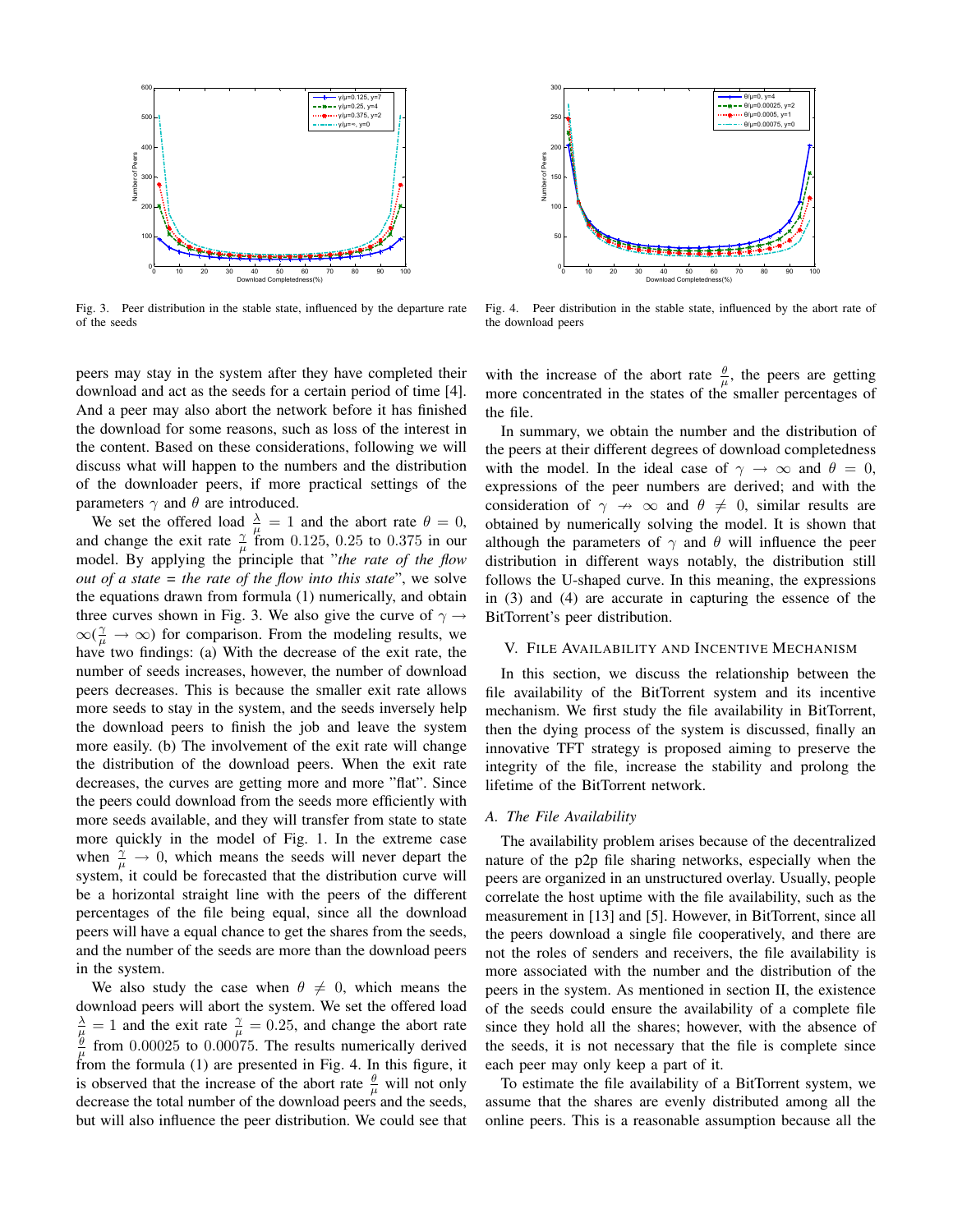download peers play the LRF strategy. Suppose there are S peers online (including the seeds) as  $\{p_1, p_2, ..., p_S\}$ , and at time t, peer  $p_i$  holds  $m_i$  shares, then the probability that a particular share is not held by  $p_i$  is  $1 - \frac{m_i}{M}$ , where M is the total number of the shares for the file. Furthermore, the probability that this share is not held by all the online peers probability that this snare is not held by an the online peers<br>is  $\prod_{i=1}^{S} (1 - \frac{m_i}{M})$ . Note that for BitTorrent, the missing of any single share systematically will cause the incompleteness of the file, thus, the estimated file availability at time  $t$  could be computed as:

$$
Av(t) = 1 - \prod_{i=1}^{S} (1 - \frac{m_i}{M}) \approx 1 - (1 - 1)^{y(t)} \prod_{i=0}^{N-1} (1 - \frac{i + 0.5}{N})^{x_i(t)}
$$
(5)

The last expression in (5) is derived from the model represented in Fig. 1. We approximate the probability of not holding a particular share by a peer in the state  $S_i$  as  $(1 - \frac{i+0.5}{N})$ , the probability that the share is not held by all the peers in the state  $S_i$  is the  $x_i(t)$  power of  $(1 - \frac{i+0.5}{N})$ , here  $x_i(t)$  is the number of peers in the state of  $S_i$ . For the seeds in the state  $S_N$ , the probability of not keeping the share is  $(1-1)^{y(t)}$ , which is 0 if there is at least one seed, and 1 otherwise.

Note that in (5), if there are seeds, we would have  $Av(t) =$ 1. Another thing should be noticed is that the peers with large percentages of the file contribute greatly to the file availability: consider a system composed of 20 peers with each keeping  $10\%$  of the shares, the availability calculated with (5) is 0.88; however, a system with only 5 peers with 10% of the shares and 2 peers with 90% of the shares has an availability of 0.99.

## *B. Analysis of the Dying Process*

Each BitTorrent system has a lifetime. When the content is first published on the Internet by the .torrent file, usually a seed is available for uploading during a certain period of time. However, with the departure of the original seed and the decrease of the new peers arriving, at a certain moment, the file will become incomplete among all the online peers, and the peers staying in and arriving later cannot obtain a complete file, unless a seed rejoins the network. We call a system dead if the shares of the file are not complete among all the online peers. The period between the file's initial introduction and the time when it becomes incomplete is the lifetime of a BitTorrent system; and the phase during which the system is vulnerable to die is called its dying process. Actually, the lifetime of a BitTorrent network varies from a few days to several months, depending on the popularity of the content.

We apply the model presented in Fig. 1 to study the dying process of the system. However, unlike the analysis of the stable state, which models the efficiency parameter  $\eta_{i,j}$  differently for different state pairs  $(S_i, S_j)$ , in the dying process, the size of the community is very small, factors such as the individual's upload/download bandwidths and the congestions of the underlying network will influence the average efficiency more significantly than the upload probability, so, we assume  $\eta_{i,j} = \eta$  as a constant for each peer in the system for



Fig. 5. The relationship between the required minimum peer arrivals per download time and the cluster size in the  $k - cluster$  arrival pattern

simplicity. We also assume  $\gamma \to \infty$  and  $\theta = 0$  in the our analysis.

First we model a smooth arrival of the new peers in the system. If the arrival rate is  $\lambda$ , the smooth arrival means that the time interval between two consecutive arrivals is  $\frac{1}{\lambda}$ . From the analysis of [10], for a single peer, the time required to finish the download is  $\frac{1}{\eta\mu}$ , so, for the period of completing a download job, there are  $\frac{\lambda}{\eta\mu}$  new peers arriving; the  $\frac{\lambda}{\eta\mu}$  could also be interpreted as the number of the peers in the system when a peer is leaving. It is obvious that if  $\lambda$  decreases, the file availability calculated with (5) will decrease since the peers staying in the system are rarer, and for a certain availability, there exists a minimum  $\lambda$ , which also determines a minimum peer arrivals per download time  $\frac{\lambda}{\eta\mu}$ . We use the "minimum" peer arrivals per download time" as an important metrics in our analysis. If we set the availability threshold as 0.98, which means we declare a system dead if the availability is lower than this threshold. Applying the last expression of (5), we find that in order to keep the file availability above this threshold, the minimum peer arrivals per download time should be 5.56, if the  $\lambda$  decreases such that  $\frac{\lambda}{\eta\mu}$  is smaller than 5.56, the system will die under the smooth arrival pattern. In other words, if there are more than 5.56 peers in the system at any time, under the smooth arrival, the file availability will be kept above the threshold of 0.98. Obviously, this is a very good result, only 6 peers online will guarantee the integrity of the file for the system.

However, smooth arrival is not a good approximation for the peer's behavior in the real world, especially in the dying process of a system with fewer peers, in which the new peer's arrival is more likely to be in jitters. Thus, we model the arrival of the new peers in a  $k - cluster$  fashion, in which  $k > 1$ peers arrive simultaneously each time. For example, if  $k = 2$ , a arrival rate of  $\lambda$  means two peers arrive in the interval of  $\frac{2}{\lambda}$ , instead of one peer arriving at the interval of  $\frac{1}{\lambda}$ . Applying the  $k-cluster$  arrival pattern to the last expression of (5), we find that the required minimum peer arrivals per download time increases significantly with  $k$ , given the availability threshold as 0.98. The results are plotted in Fig. 5.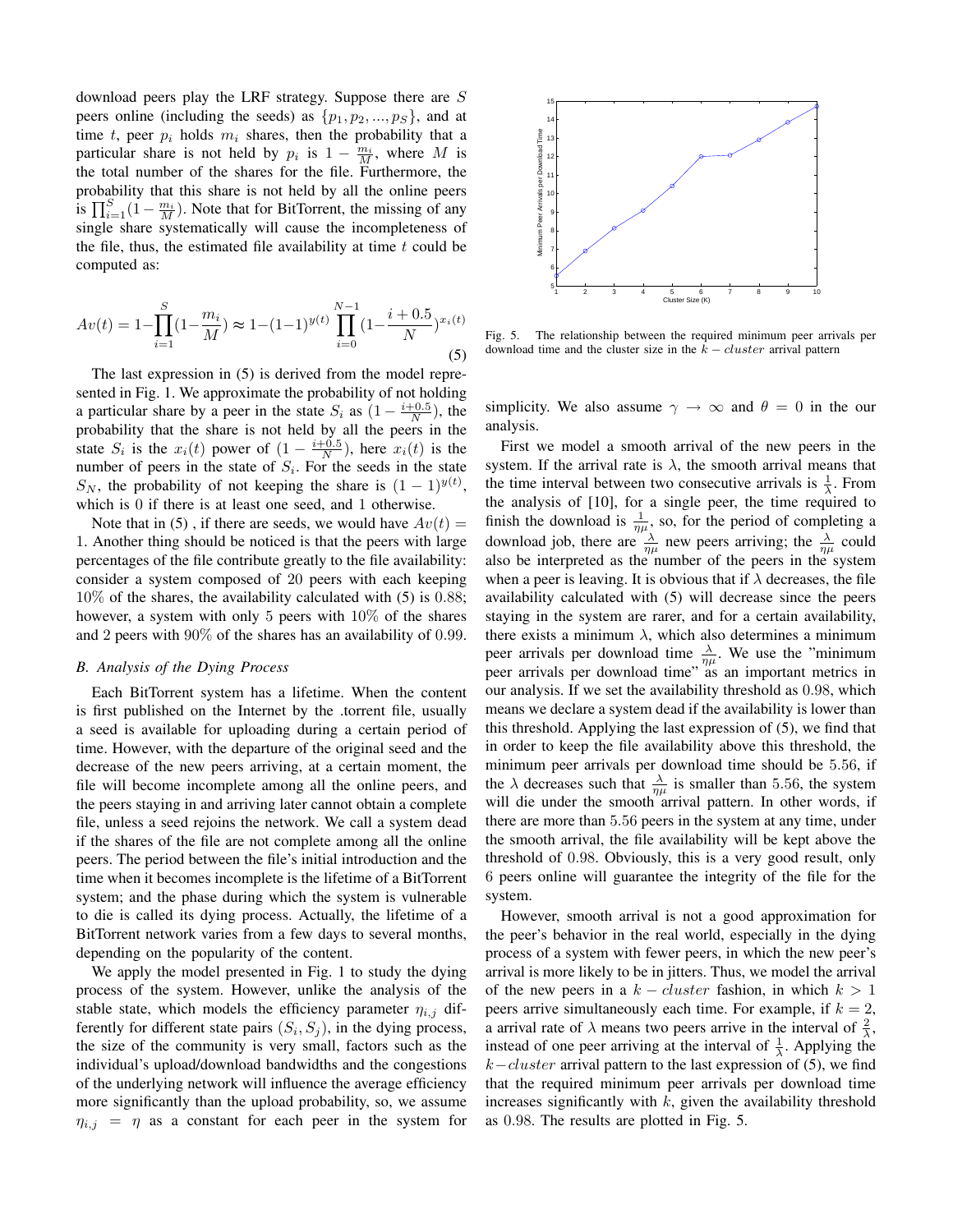From the modeling results in this figure, we find the system is more prone to die in the  $k - cluster$  arrival pattern, if the value of  $k$  is big. For example, if the peers arrive in a cluster of 6, on average, the system should manage to keep nearly 12 peers in the system all the time in order to be alive.

#### *C. Incentive Mechanism for the Dying Process*

In BitTorrent, peers are playing the TFT strategy during the selection of the upload/download partners: by default, a peer will choose to upload to four peers from which it could download at the highest rates. A game theoretical analysis in [10] points out that under the TFT strategy, the peers at the stable state will reach a Nash equilibrium in which each peer will upload at its highest rate to maximize its utility, which is the peer's current overall download rate.

However, when the system enters into its dying process, both the social welfare and individual peer's benefit get changed. First, for the social welfare, the system should try to ensure the availability of the file by prolonging the system's lifetime, while providing the download peers a reasonable download rate as high as possible. Second, for the individual peer, it will try to download a complete file as quickly as possible. Obviously, preserving the integrity of the file should be considered with higher priority than the download rate in the dying process, since an incomplete file means nothing for most types of the contents.

From the studies on the file availability and the dying process of the system, we find that the death of a BitTorrent network is usually caused by the departure of a peer which has finished its job and leaving the system with only the peers keeping smaller percentages of the file. Unfortunately, the built-in TFT peer selection strategy cannot prevent those peers which have great importance for the stability of the system from completing their job and departing the system. Consider a scenario of a small BitTorrent network demonstrated in Fig. 6(a). In this system, assume the file is divided into 10 equal sized shares, indexed as 0, 1, 2, ..., 9. There are 10 peers in the network, each keeping different shares, and they form a topology as shown in the figure. We assume that all peers have the same upload and download speed, and note that the TFT strategy degenerates to a random choice under this assumption. When the game starts, obviously peer A will request to peer J for the share 9, since it keeps the only replica among all the other peers in the system. Assume that peer J responds to the request of peer A immediately and asks a share from peer A in return, it will request a share from the set of  $\{0, 1, 2, 3, 4, 5, 7\}$ with a equal chance, since they are the local rarest shares for it. Suppose peer A will depart the system immediately after it has finished exchanging the shares with peer J successfully. The probability that the file is complete among the peers B to J after peer A's departure is  $1/7$ , since the only chance that the file is complete is that peer J had requested share 0 from peer A, which happens at a probability of 1/7. However, if peer J refuses to respond to A and exchanges the shares with the other peers first, it is likely that the system will survive with a higher probability. For example, when the peers B to



Fig. 6. The demonstration of the peer selection strategy and the system's stability

J exchange shares so that each keeps 4, as demonstrated in Fig.  $6(b)$ , when a peer of B to J with the share 9 starts to respond to A's request, the probability of a complete file after peer A's departure will surely increase. Suppose it is also J that exchanges the shares with A, the probability now becomes 1/3, since peer J will only request a share in the set of  $\{0, 2, 4\}.$ 

Motivated by this observation, we find it is important for the system to keep the seeds or the peers with large portions of the shares online, to preserve the integrity of the file. Since we cannot prevent the seeds from departing the system, the only choice is to keep the peers with large portions of the file online. However, simply blocking the peers from exchanging the shares is not a good idea, since the peers are selfish, it will pursue to maximize its utility, which is the overall download rate under the BitTorrent's current TFT strategy. Thus, the new mechanism must be incentive-compatible so that each peer will play the strategy which could benefit the individual's utility as well as the social welfare, which is the download efficiency combined with the stability of the network. Another issue that should be noticed is the tradeoff between the file availability and the system's efficiency. Since some peers will get into difficulty when trying to finish the download, the system's efficiency will decrease; however, we will show that this sacrifice could be negligible in the simulation experiment in section VI.

Our innovative incentive mechanism is also a tit-for-tat strategy executed periodically, in which a peer will only upload to a partner it is downloading from; however, we modify the peer selection strategy with the consideration of the future service availability. Consider a peer  $p_i$  with  $m_i$  shares and a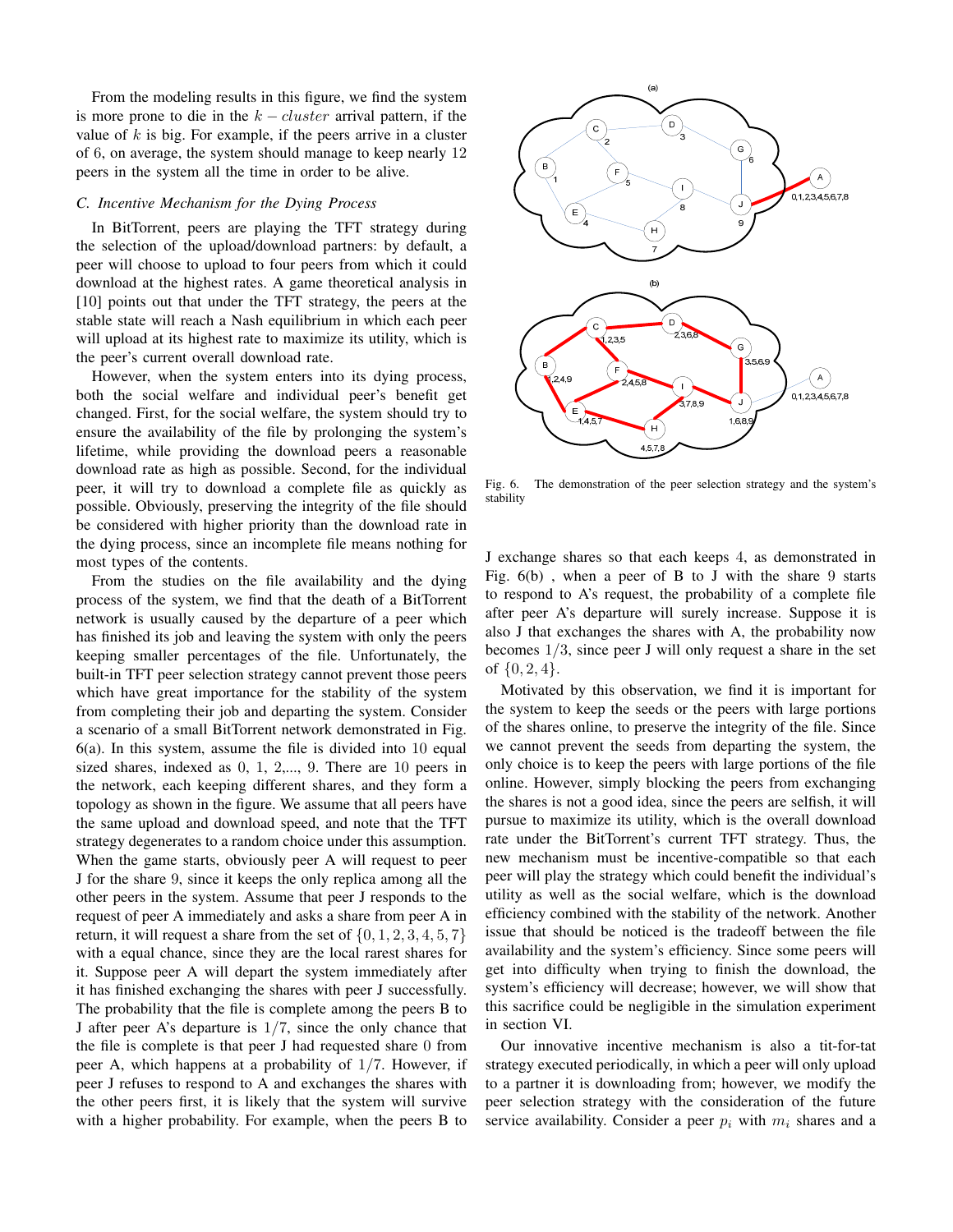upload rate of  $\mu_i$ , and  $p_j$  is its neighbor which has  $m_j$  shares and is at a upload rate of  $\mu_j$  and a download rate of  $d_j$ . In the BitTorrent's TFT strategy,  $p_i$  will choose  $p_j$  to upload if  $\mu_j$  is one of the four highest upload rates among all of  $p_i$ 's neighbors. However, for our innovative TFT strategy, we calculate two times:  $T_1 = \frac{m_j \frac{M - m_i}{M}}{\frac{\mu_j}{\mu_j}}$  and  $T_2 = \frac{M - m_j}{d_j}$  $\frac{-m_j}{d_j} + \Delta T.$ For  $T_1$ , it is the estimated period of time that  $p_j$  could finish uploading all the shares  $p_i$  needs at the current upload rate, note that  $m_j \frac{M-m_i}{M}$  is the estimation of the number of shares which  $p_i$  may request from  $p_j$ . And for  $T_2$ , it is the estimated time that  $p_j$  will be online, where  $\frac{M-m_j}{d_j}$  is the estimated job finish time and  $\Delta T$  is the average service time of the seeds. For the neighbor peer  $p_j$ ,  $p_i$  will calculate its potential gain as:

$$
g_j = \mu_j \sum_{i=0}^{\lceil \frac{T}{t_{int}} \rceil} \alpha^i
$$
 (6)

where  $T = \min(T_1, T_2)$  is the estimated service time from  $p_i, t_{int}$  is the execution interval of the peer selection strategy, and  $\alpha$  could be thought as a tradeoff factor between the file availability and the download efficiency, with a value in the range of  $[0, 1)$ . In our mechanism, peer  $p_i$  will choose  $p_j$ to upload when the gain  $g_i$  is among the highest four gains estimated among its neighbors. Note that if  $\alpha = 0$ , we only compare the upload rate  $\mu_i$ , then it is BitTorrent's original peer selection strategy; and for  $\alpha \rightarrow 1$ , it means  $p_i$  will consider  $p_j$ 's future upload service with the equal importance as the upload rate currently obtained.

If we have a closer look at the estimated service time  $T =$  $min(T_1, T_2)$ , from the definition, we could find that  $T_1$  will increase linearly with  $p_j$ 's download completedness as  $\frac{m_j}{M}$ ; and  $T_2$  will decrease linearly with it. If we assume  $d_i = 5\mu_i$ for all the neighboring peers, and let  $\Delta T = 0$ , the optimal choice for  $p_i$  to upload is a peer with  $m_j$  shares as  $m_j =$  $\frac{M^2}{6M-5m_i}$ , which is a value very close to  $m_i$ . In other words, when applying the innovative peer selection strategy, peers will be more likely to choose to upload to a peer which has a similar job completedness, and leave those peers with higher percentages of the file for later use. Given that all the peers are playing the innovative peer selection strategy, the global effect is that the peers will form clusters according to their job completedness and cooperation is more likely to happen between the peers in the same cluster. If we revisit the scenario demonstrated in Fig. 6(a), under the innovative peer selection strategy, it is definitely that the peers B to J will keep peer A waiting while they cooperate mutually among themselves first.

BitTorrent's incentive mechanism works on the condition that the majority of the peers are playing TFT. However, our mechanism imposes a stricter requirement on the peers, we require that all the peers are playing the innovative TFT strategy; otherwise the mechanism will become meaningless. For example, in the network demonstrated in Fig. 6(a), if peer J deviates from the strategy by exchanging with peer A first, it is useless for the other peers to play the strategy. However, we believe that this kind of situation is not likely to happen since for a rational peer, violating the strategy cannot increase it utility unilaterally, but will lower its possibility of finishing the download job.

Finally, for the deployment of the innovative TFT strategy, since it is proposed aiming to improve the file availability for the BitTorrent system in the dying process, peers will not play it until the system is prone to die. The tracker could be used for the timing of the strategy switch: when the tracker detects that the file availability is lower than some threshold, it could notify the online peers to switch the peer selection strategy from the original TFT to our innovative one.

#### VI. EXPERIMENTAL RESULTS

In this section, three sets of experiments are presented, our purpose is to validate our analysis results and support our innovative TFT strategy, as discussed in section IV and section V.

#### *A. Experiment 1*

In experiment 1, we study the results from a discreteevent simulation of a BitTorrent-like network. In the simulated network, we set the file size as 100M, and let the share size to be the default, which is 256K. For the download rate, since we are studying the distribution of the peers essentially influenced by the share exchange efficiency,  $\eta_{i,j}$ , each peer is allowed to obtain one share from an unchoked connection per minute, and the number of the maximum unchoked connections is set as four. In our simulation, the new peer's arrival rate is  $0.5/\min$ and the seeds depart the system at a rate of 0.007/ min, the abort rate of the unfinished peers is set as 0.001. To bootstrap the system, 10 seeds are inserted into the system at the beginning. We observed that the system reaches its stable state after 200 minutes. However, due to the randomness of the peers' behavior, the peer distribution appears more in disorder than following some distribution, thus we aggregated the peer distributions from the  $200^{th}$  minute to the 473<sup>rd</sup> minute, the result is shown in Fig.7. We could see that on average, the peers follow a U-shaped distribution, which verifies that our model is a good approximation for the network in the stable state. We also find a linear decrease of the peer numbers from 10% to 80% of the job completedness, which we believe is caused by the abort rate, as demonstrated in our modeling results in Fig. 4. The abnormal huge number of peers near 0% of the job completedness is caused by the strict TFT strategy adopted in our simulation, in which a new peer could only get its first few shares from the seeds.

In Fig.8, we traced a single peer from its join to its leave as a seed peer, and recorded the download completedness every minute from the  $205^{th}$  minute to the  $425^{th}$  minute. From the figure, we can see that the peer waits 66 minutes before it begins to download because of the strict TFT strategy, and it stays in the system as a seed for 20 minutes before the departure. More interestingly, it is observed that the download rate of the peer is almost a constant except for two periods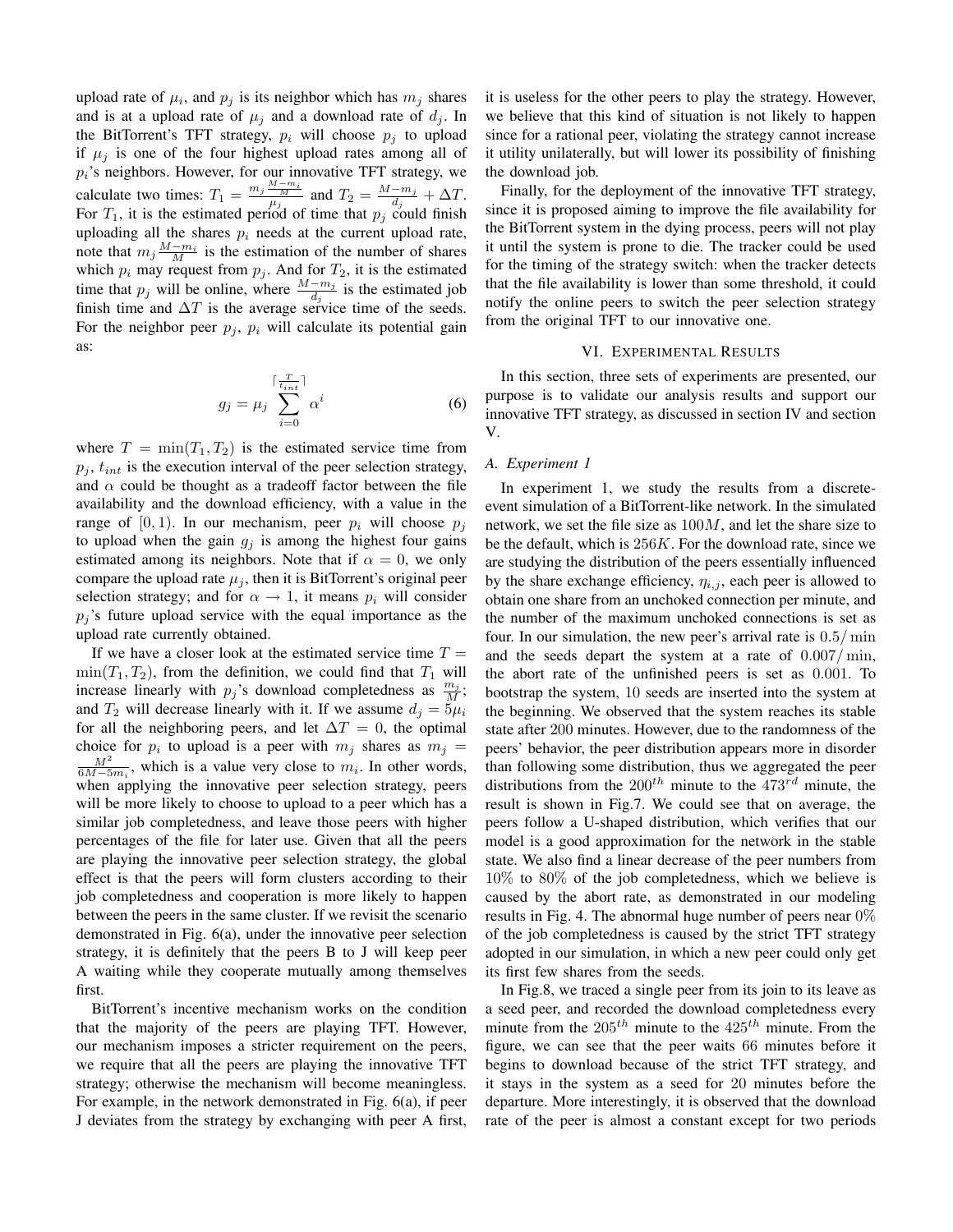

Fig. 7. Aggregated peer distribution from the simulation



Fig. 8. The trace of the download progress for a single peer

before the 300<sup>th</sup> minute and after the 380<sup>th</sup> minute, which are at the beginning and at the end of the download respectively, and in which the download rate reduces greatly. Recall that in our previous analysis, a peer's download rate at its different states of the job completedness is determined by its efficiency in exchanging shares with the other peers, the download rate shown in the figure presents the peer's evolution in its download efficiency and supports our model.

## *B. Experiment 2*

In this experiment we present the measurement of the peer distribution with different degrees of download completedness based on the data obtained from the real world BitTorrent application.

Generally, there are two possible methods to gather the realworld data: one is by setting up a tracker and introducing a file into the Internet; and the other method is to connect to the tracker of a file existing on the Internet. Since we are studying the behavior of a BiTorrent system with many peers at the stable state, we require that the system should have a large number of the download peers and the system should have a long lifetime. However, due to copyright consideration, we cannot publish very popular content on the Internet, so, we have chosen the second experiment method.

Our measurement software is a script following the BitTorrent's client protocol [1]. We choose a large and popular file



Fig. 9. Histogram of the download peers with the degrees of job completedness, observed from the real world BitTorrent application

and run the script to connect to the trackers of this content. The script connects to the tracker every 30 minutes and gets a list of online peers with their progresses in the system. Since each time the tracker returns with a set of randomly chosen peers, we can view them as a "snapshot" for all the peers in the BitTorrent system. For the independence of the data, we filter out those records of the same IP address which appear in more than one "snapshot". To make sure that the system is in its stable state, the measurement is started at least two days after the .torrent file was published.

We traced the BitTorrent download of the popular movie "Star Wars: Episode III - Revenge of the Sith", which was introduced on the Internet on May 29, 2005 and attracted a huge number of downloads. Fig. 9 shows our measurement results from 50 "snapshots" taken by the script. We can see that the peer distribution also follows the U-shaped curve, which again confirms our modeling results. By numerically analyzing the measurement results, we also have the following findings: First, there are 13.5% of the download peers with shares less than 5%. Although BitTorrent use the optimistic unchoking strategy to help the new peers to bootstrap, the peers with few shares to upload still have difficulty to get unchoked by the other peers, and have to spend more time in downloading the shares when most of the peers play the TFT unchoking strategy. Second, there are 15.6% of the download peers with shares more than 95%, and more astonishing, there are 6% of peers holding 99.9% of the shares, which means that many of them are pending in seeking for the last few shares of the file, since the shares they request are relatively rare in the system. Although BitTorrent is regarded as free of the last piece problem [2], we observe that peers do have difficulty in downloading the last few shares. Our final finding is a slight linear decrease of the numbers of peers with shares between 20% and 80% observed. We believe this is because a certain number of peers abort the system before they complete their download, as shown in our modeling results in Fig. 4.

## *C. Experiment 3*

We use the discrete-event BitTorrent simulator in the first experiment to study the dying process and the innovative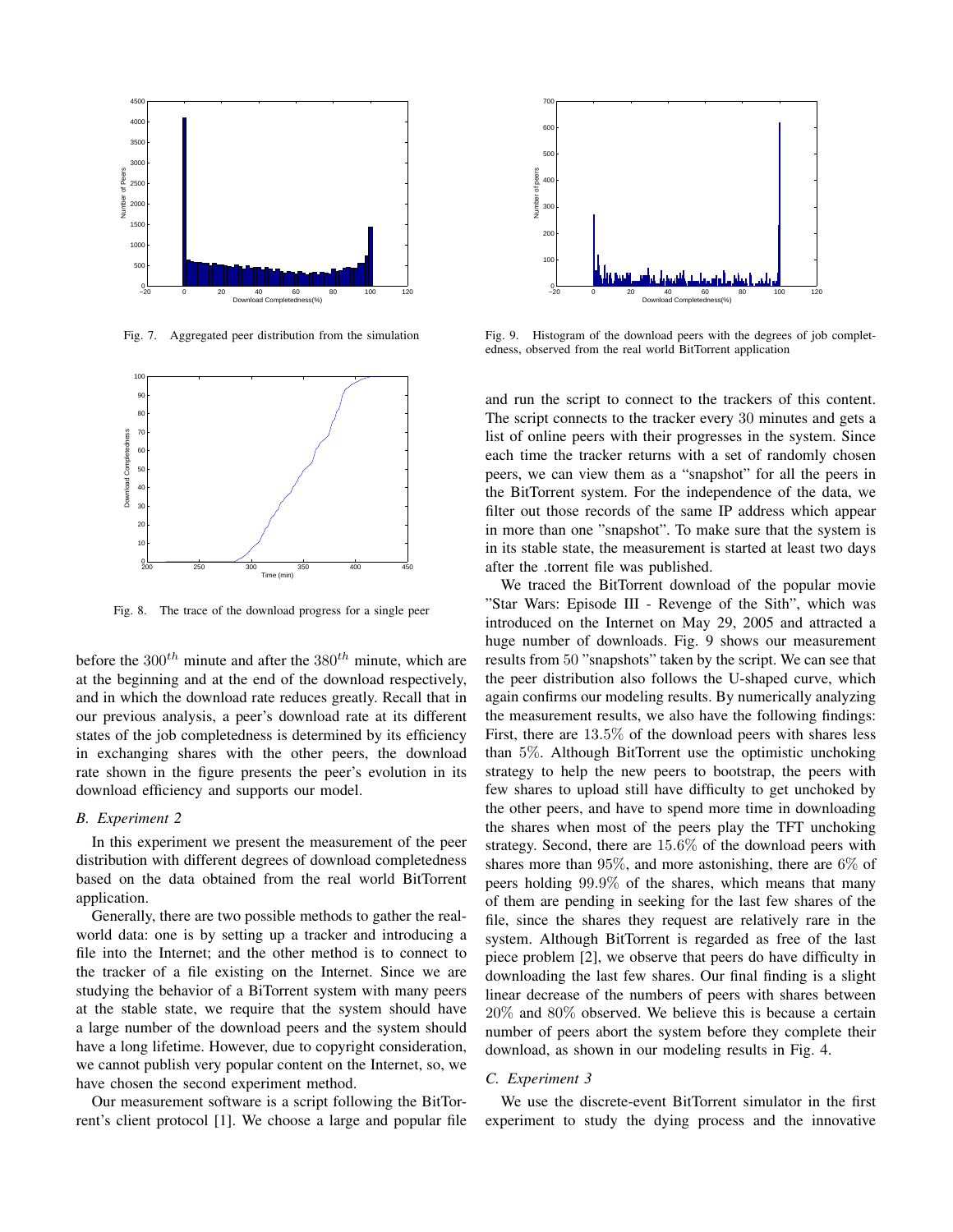## TABLE I

SIMULATION SETTINGS

| <b>Setting</b> | Peer # | # of            | <b>Completedness</b>   |
|----------------|--------|-----------------|------------------------|
|                |        | <b>Clusters</b> | for each Cluster       |
| 1              | 24     | 1               | 50%                    |
| $\mathbf{2}$   | 24     | 2               | 30%, 80%               |
| 3              | 24     | 3               | 10%, 43%, 86%          |
| 4              | 24     | 4               | 15%, 40%, 65%, 90%     |
| 5              | 24     | 6               | $5\%, 22\%, 39\%,$     |
|                |        |                 | 56%, 73%, 90%          |
| 6              | 24     | 8               | $4.5\%, 17\%, 29.5\%,$ |
|                |        |                 | 42%, 54.5%, 66%,       |
|                |        |                 | 78.5%, 90%             |
|                | 24     | 12              | $8.3\%, 16.6\%, 25\%,$ |
|                |        |                 | 33.3%, 41.6%, 50%,     |
|                |        |                 | 58.3%, 66.6%, 75%,     |
|                |        |                 | 83.3%, 91.6%, 99%      |



Fig. 10. The download rate for the finished peers in the setting 4, under the original TFT strategy and the innovative strategy

incentive mechanism of the BitTorrent network in this experiment. Our purpose is to investigate the performance of the system when the peers are playing the original TFT strategy and our innovative one.

In the experiment, we start the simulated BitTorrent network with different settings, as shown in Table I. The basic idea is to divide the peers equally into different clusters according to the job completedness, and simulate the dying process under each setting. For example, in setting 4, we divide 24 peers into 4 groups, with 6 peers in each one. The peers in the first group each keep 15% of the file shares randomly; the peers in the second group keep  $40\%$ ; ... and so on. For all the settings, the parameter  $\alpha$  of the innovative strategy is set as 0.8.

During the execution, new peers will not arrive and the peers will depart the system immediately after they have finished the download, so the  $\Delta T = 0$ . When the shares of the file are not complete among the online peers, the system is declared dead and the execution is terminated. We are interested in three metrics of the system, which are: 1) the number of peers left in the dead system which could not finish the download; 2) the lifetime of the system, and 3) the average download rate for the peers which have finished the download job.

We show our simulation results in Fig.11. Fig.11(a) shows the number of peers left in the dead system; Fig.11(b) presents the lifetime of the system under the different settings, and Fig.11(c) gives the average download rate of those peers which have finished downloading in the system. We could see that when the peers are swarmed as one cluster, both the original TFT strategy and our innovative strategy performs well with very few peers left; however, when the peers are gathered as two clusters with 50% of the completedness as a distance, our innovative TFT strategy enables more peers to finish the job and prolongs the lifetime more than twice of the one under the original TFT strategy. When the number of the clusters increases, it is observed that the innovative strategy outperforms the original TFT less, and when there are 12 clusters, the two strategies again achieve the same result, but both leaves 8 peers unfinished. From the third figure, we can see that although the lifetime differs greatly under some settings, the average download rates of the finished peers have little differences, which means on average, our system will not cause a significant delay for the download peers.

However, by analyzing the log file of the simulator, we find unfairness in the download time among the finished peers. In Fig. 10, the download rates of the finished peers under the two strategies are presented in setting 4. For the original TFT strategy, only 9 peers finished the download, and their download rates did not differ much; however, for the 16 peers which have finished the job under the innovative TFT strategy, we observed that the download rate for the last peer leaving the system is much smaller than the others. This obvious unfairness could be explained as: since we enable the peers with the global view in this experiment, usually the last finished peer will be kept in the system much longer than the peers that depart earlier, as it must wait for other peers to exchange among themselves to some extent before it could download the last few shares and leave the system under our innovative TFT strategy.

#### VII. CONCLUSIONS AND FUTURE WORK

In this paper, we first develop a mathematical model to study the behaviors of the peers in BitTorrent and the performance of the network. We find that under the stable state, the distribution of the peers regarding their download job completedness follows a U-shaped curve. We have obtained the expressions for the numbers of the download peers with different percentages of the file, under the assumptions of zero abort rate and infinite departure rate. By numerically solving the model, we find that the parameters of the departure rate of the seeds and the abort rate of the unfinished download peers influence the peer distribution differently and notably. The simulation results and the real world application measurements support our modeling results.

We also study the file availability of the BitTorrent system and its dying process with our model. We find that the system is unstable when the peers arrive in clusters. Moreover, we find that the death of the system is usually triggered by the departure of the last seed which is of great importance for